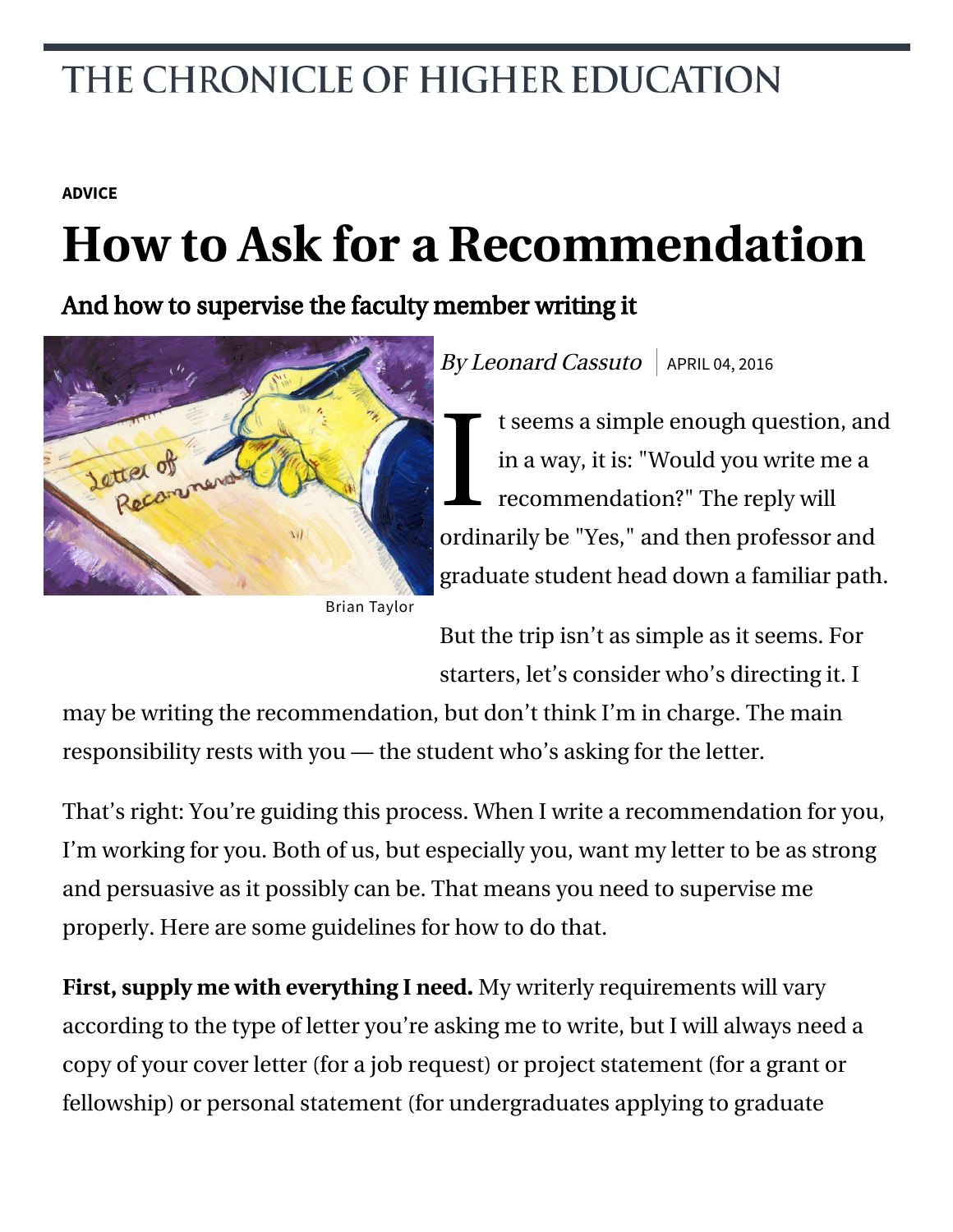school). It's OK to share a rough draft. The point is that I need to know how you're presenting yourself, so I can craft an approach that complements yours. (See what I mean about you being in charge? You set the rhetorical course.)

Because you're the one applying, you have to decide on your most persuasive strategy of self-presentation. Of course I want to help you. If you give me a coherent draft of your cover letter or project statement, I'll advise you on how to make it most convincing. If it's a polished draft, I'll help you edit it. But you're the one who's making that happen. I'm the one giving help and advice.

So decide what paperwork you should give me to support my task. If you took one of my courses, send me copies of the best writing you did for me. I may have taught you a year or two ago, perhaps longer. If I am to talk in useful detail about your paper or project, I need it in front of me again.

The persuasive force of my letter will lie in its attention to detail. Don't take for granted that I remember what you did. Even if I do, I won't recall the details. I may still have your work on file (especially now that we live in a paperless world), but why should you assume that? And even if I do have it, you should save me from having to locate it.

But don't stop there. Maybe you did related work in a different course or a job that makes you look even more qualified. There's no way that I can know about that unless you tell me. So send me copies of other work you've done if you think they might help. I can always ignore them if they prove extraneous, but I can't summon them into being if I need them. Better too much potential evidence of your acumen than too little.

Attach all of this — the statement, the writing samples, anything else you want met to include — to a single email so everything is in one place. (And then confirm that I received it.) Simplest is best: One clearly marked virtual package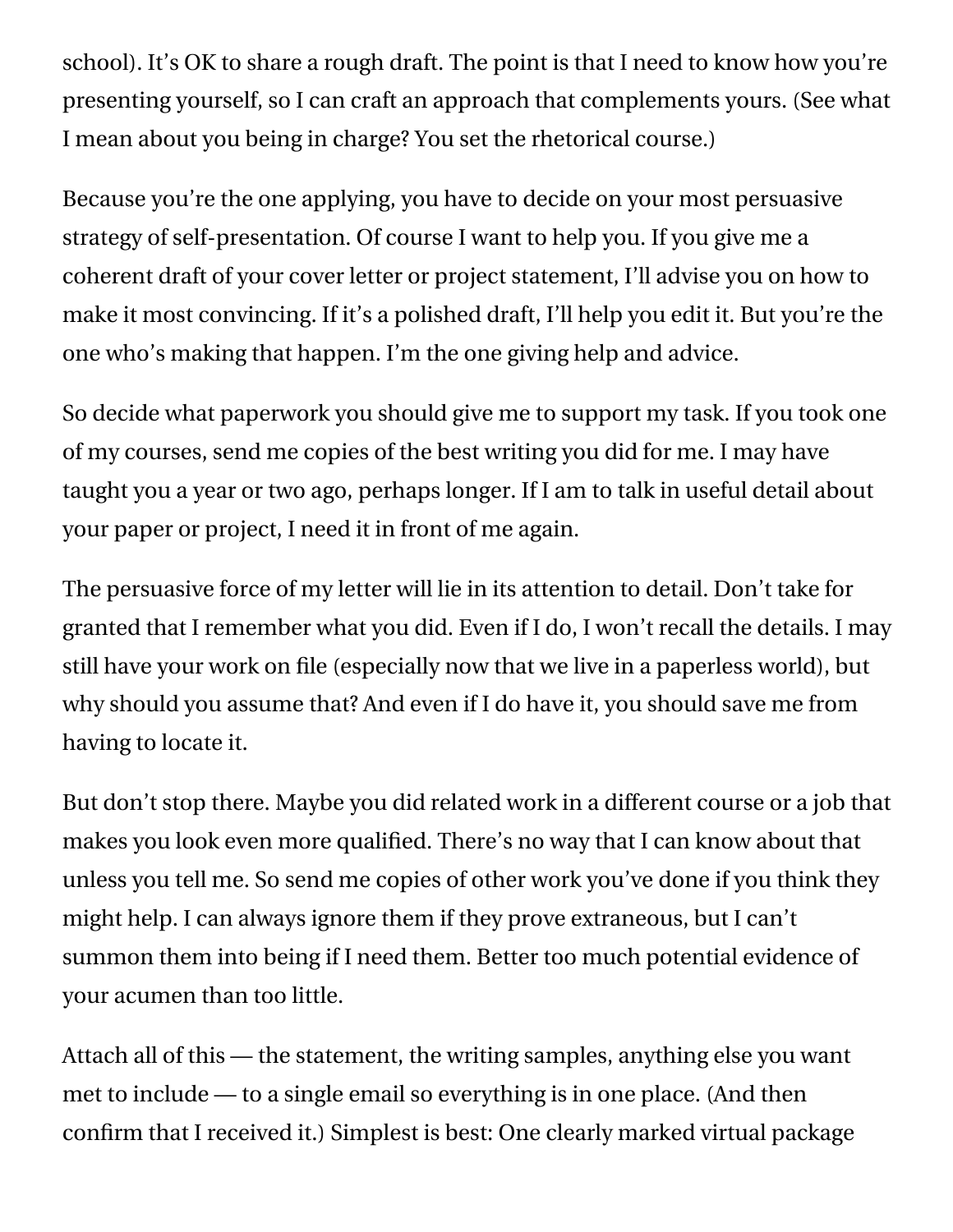will set me up to do my best work for you.

**Direct me.** Yes, you need to tell me what to do — or, to put it less roughly, you need to describe what you need from me. Students often think that recommendation writing is a black box whose inner workings they're powerless to understand or affect. We professors encourage that belief by cloaking what we do in a deliberately mysterious mantle of "confidentiality." (I'll have more to say about that next month.) Even with all of our fetishistic secrecy, your powerlessness is a fallacy. You're only powerless if you step away.

Let's say you're applying for admission to a Ph.D. program and you're asking me for a recommendation. Such applications require multiple references, usually three or more.

You can make your recommendation requests and then modestly withdraw, but why should you limit your influence that way? Instead, imagine your recommenders as your panel, a group you've recruited to advocate for you. Actually, you don't need to imagine that — it's an actual fact. So imagine us as a group of musicians, with yourself as the conductor. How can you orchestrate our efforts to your greatest advantage?

To answer, let's follow this little thought experiment a bit further. Perhaps you did good writing for all of your recommenders, but I taught you in a small class. In that case, you could remind me of your active participation and your excellent oral presentation because you know that of all of your recommenders, I'm best qualified to describe those qualities in you. So make an explicit request: "I was hoping that in your letter, you might be able to emphasize … "

We recommenders welcome your guiding suggestions because we're working for you. Without specific guidance, I might focus on your writing and give short shrift to something important to your application.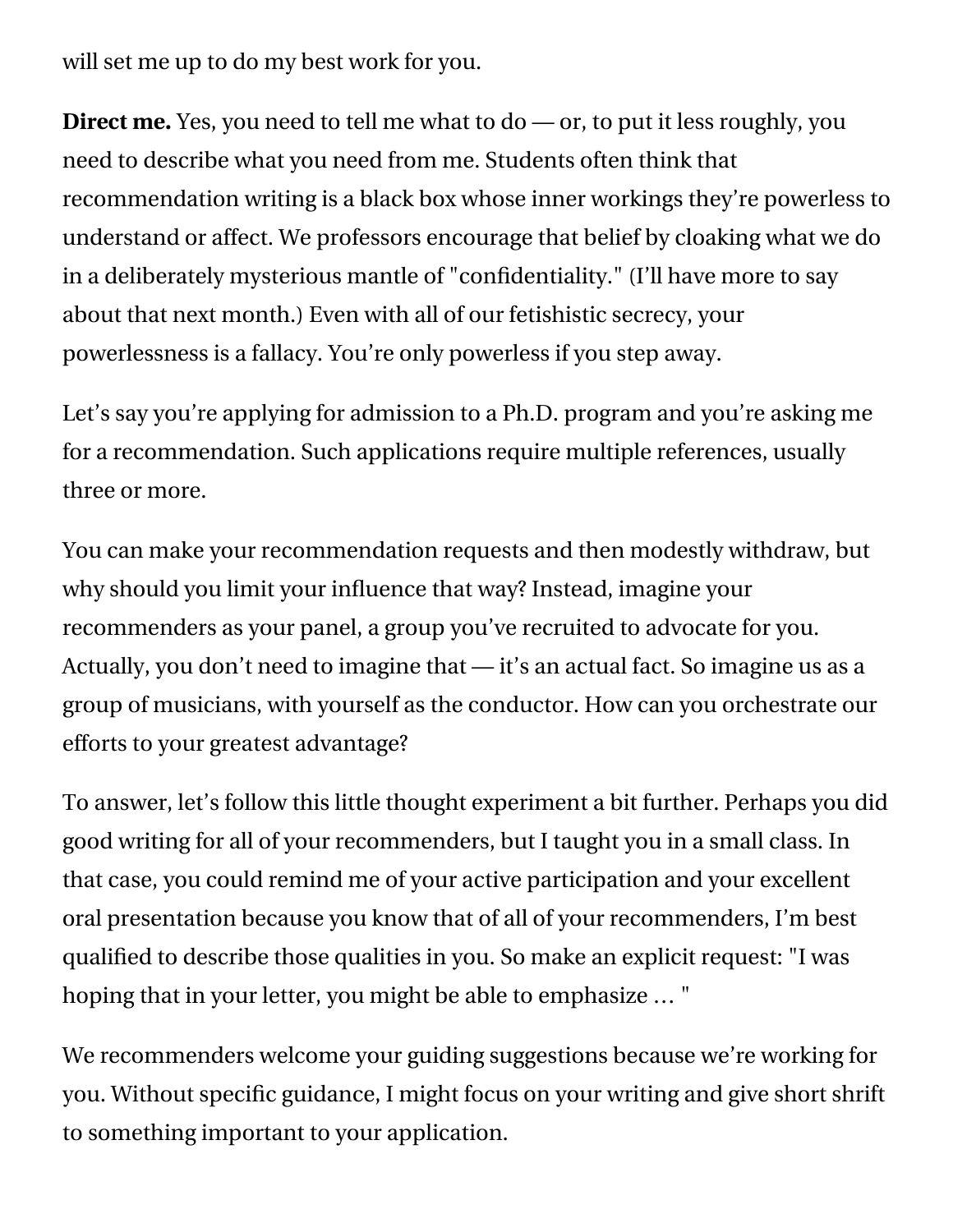**Be clear about deadlines, and give me enough time to meet them.** Like every other professor I know, I receive last-minute recommendation requests. Most of us take these in stride and do as well as we can, but that doesn't mean we're happy about it. Eleventh-hour labor does not produce my best work.

So manage your application calendar. One of the less-remarked-upon consequences of the increasingly competitive world that graduate students live in is that recommendation season now runs all year round. I have graduate students applying for multiple fellowships who even supply me with spreadsheets with the due dates and destinations for each required letter.

One last thing: Don't be afraid to remind me if the deadline grows nigh. I usually manage my workload pretty well, but I know that my letter is important to you, and I won't be offended if you check in to make sure that I didn't forget about it.

Academe is a culture of evaluation. It binds our community together and comes in many forms — student admissions folders, article and book manuscripts, tenure and promotion applications, classroom visits, grant and fellowship applications, and reams of other assessment work. You could say that evaluation is what we all have in common.

Given that fact, graduate students — and undergrads, too — are entitled to have professors write them recommendations. The system requires those letters, and unless you're doing something silly, like asking me for a recommendation when I gave you a C, I expect to write your letter for you.

I mention this "default yes" position because students often ask for recommendations as though they're begging for a special favor. It's *not* a favor. It's part of my job — and one of the more rewarding parts of it, in fact, because I get to see recommendations bring good things into students' lives. So don't feel guilty about asking for a letter.